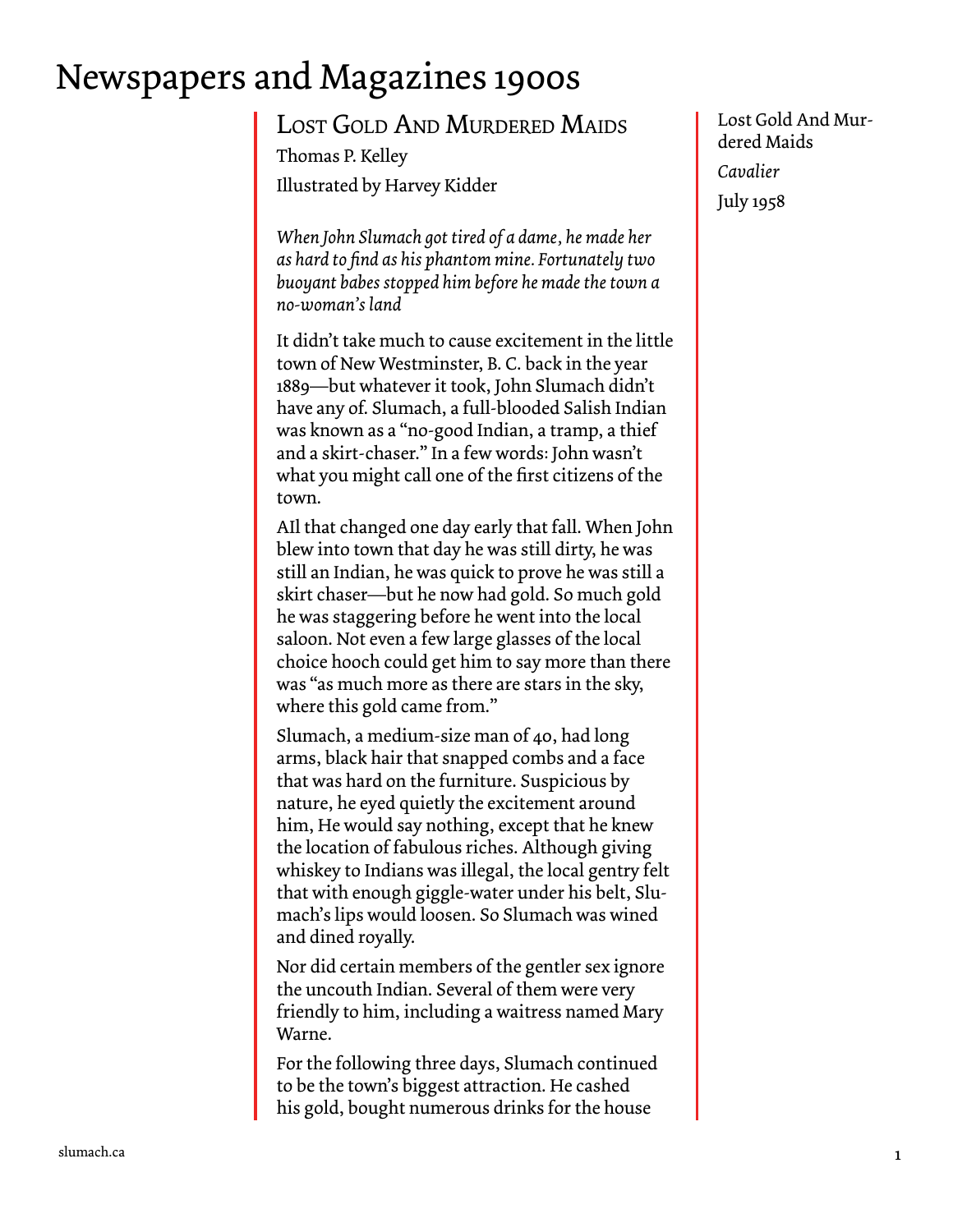at the Old Frontier Saloon, and flung his money around like a drunken white man. But neither the promises of wantons nor frequent drinks of fire water could loosen the tongue of the Salish brave. He accepted the hospitality of his white brothers and sisters with a knowing smirk, and rebuffed all questions with many "fill-'em-up-again" gestures.

Then, on the morning of the fifth day, he disap peared without the whisper of a warning.

Later that day someone noticed that Slumach was not the only one who had disappeared from New Westminster. By an odd coincidence, Mary Warne was also missing. Several times in the past, howev er, the none-too-virtuous Mary had done a similar vanishing act, accompanied by some hot-blooded male, always returning alone at a later date, bit terly complaining about the fickleness of men. So no special significance was attached to her present absence; certainly in no way was it connected with that of the Indian John Slumach. The consensus among the few who cared was that she would even tually be back at her old haunts, another shattered romance behind her.

But in Slumach's case it was different.

Opinions varied as to where he had gone, why he had gone, and how he had gotten there. The days stretched into weeks. He was still talked about - and the stories of the Indian and his gold strike continued to spread until they were eventu ally heard in Vancouver as well as other districts throughout British Columbia. The former local bum was now a widely discussed character, with his next appearance being looked forward to keenly.

Then, about six weeks after his departure, John Slumach suddenly reappeared in New Westmin ster. And once more his knapsack was bulging with raw gold, "nuggets the size of walnuts."

For the second time, excitement ran high. The local hangers-on gathered around him. Within a half· hour after his arrival, a full-scale drinking orgy was under way.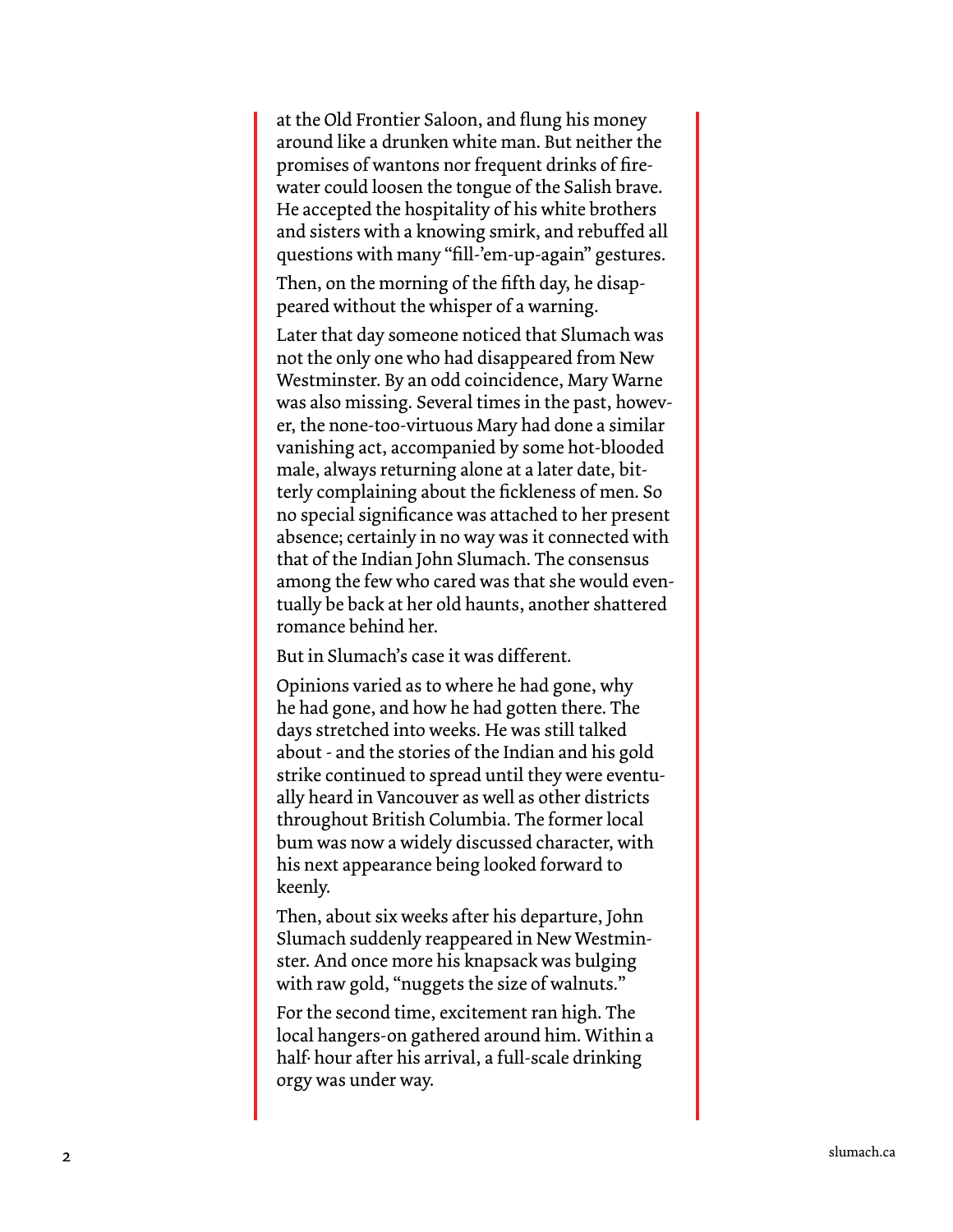

Just as the drunken guests in the Old Frontier Saloon thought that no more could happen, Slumach threw a handful of rocks—raw gold—on the floor.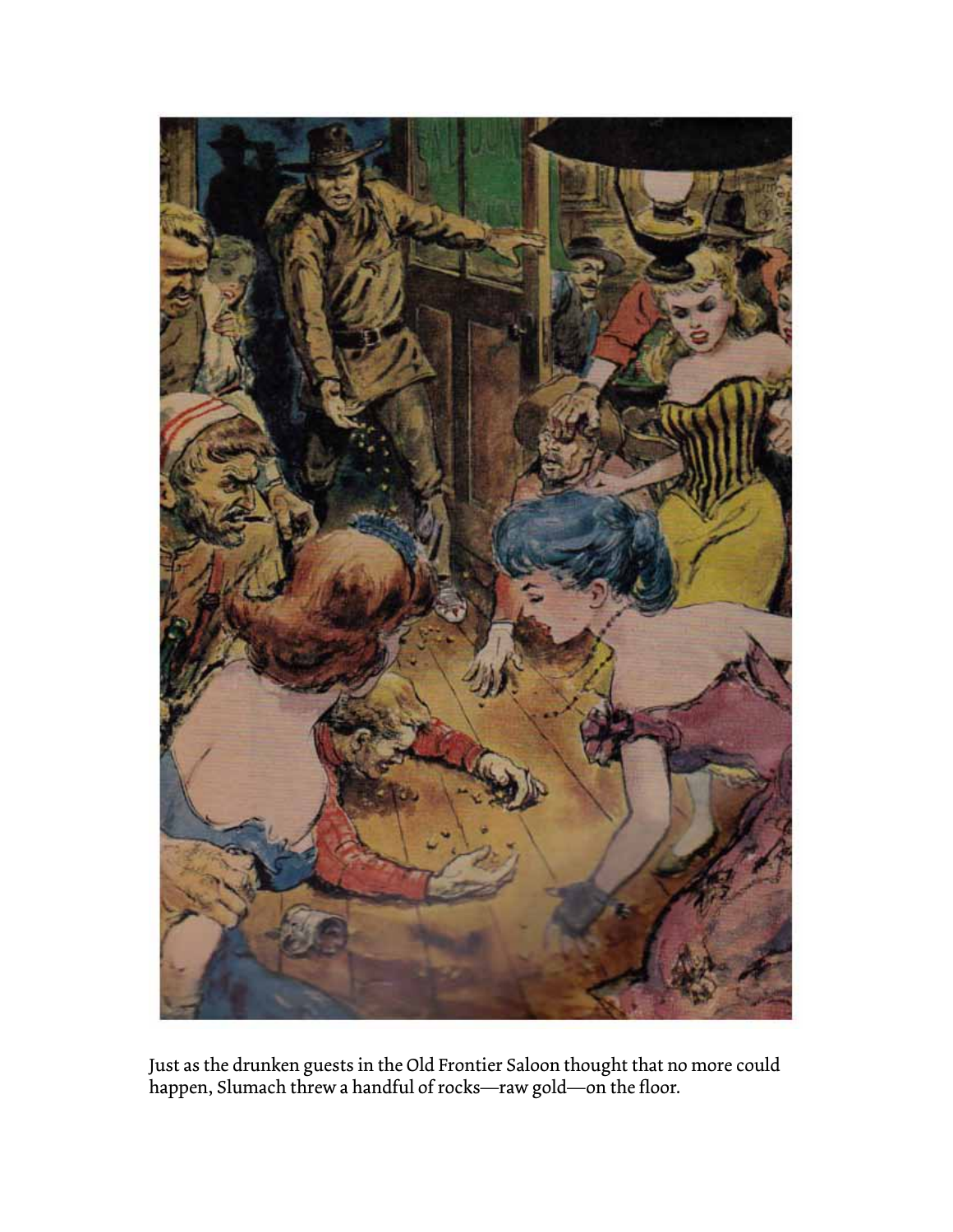This binge developed just as the first had. Slumach spent money freely, helped himself to the luxuries of civilization and partook of the hospitalities of his white-skinned brethren. He would readily buy as well as accept drinks; he was host at two lav ish drunken banquets that lasted till dawn. Each was ended by his tossing several handfuls of gold nuggets upon the floor. A smirk creased his ugly features as he watched his tipsy white brothers and sisters, on their knees, scrambling, cursing and fighting for the precious metal with the fury of wild dogs. On both occasions, painted hussies put on several rousing catfights with no holds barred.

One day he caused a sensation by taking a bath in beer. "Hadn't had a bath in many moons and al ways wanted one in beer," was his comment. "Next time I'll take one in wine."

Oddly enough, certain women were suddenly dis covering something downright fascinating about the almost-repulsive Slumach. At least it seemed to be that way; he received numerous offers of feminine companionship for his next trip to the hidden gold hoard. One young widow, Tillie Mal colm, told him she was sure he would find her to be, "A good camp cook, obliging and handy to have around."

But Neither Drink, flattery nor promises could make Slumach reveal the location of his mine. A careful watch was placed on his movements.

One night, about a week after his return he had been drinking in the Old Frontier Saloon and two of his drinking cronies, nearly as tipsy as he, had finally been obliged to help him to his hotel room and put him to bed. Early the following morning the pair returned to the hotel, for he had promised he would have a surprise in store for them.

Greedy visions dancing in their heads, the two went to his room and got the promised surprise. Slumach was gone. No one had seen or heard him leave.

Two months later, again heavy with gold, he made another of his sudden jack-in-the-box appearances and still another drinking bout got under way.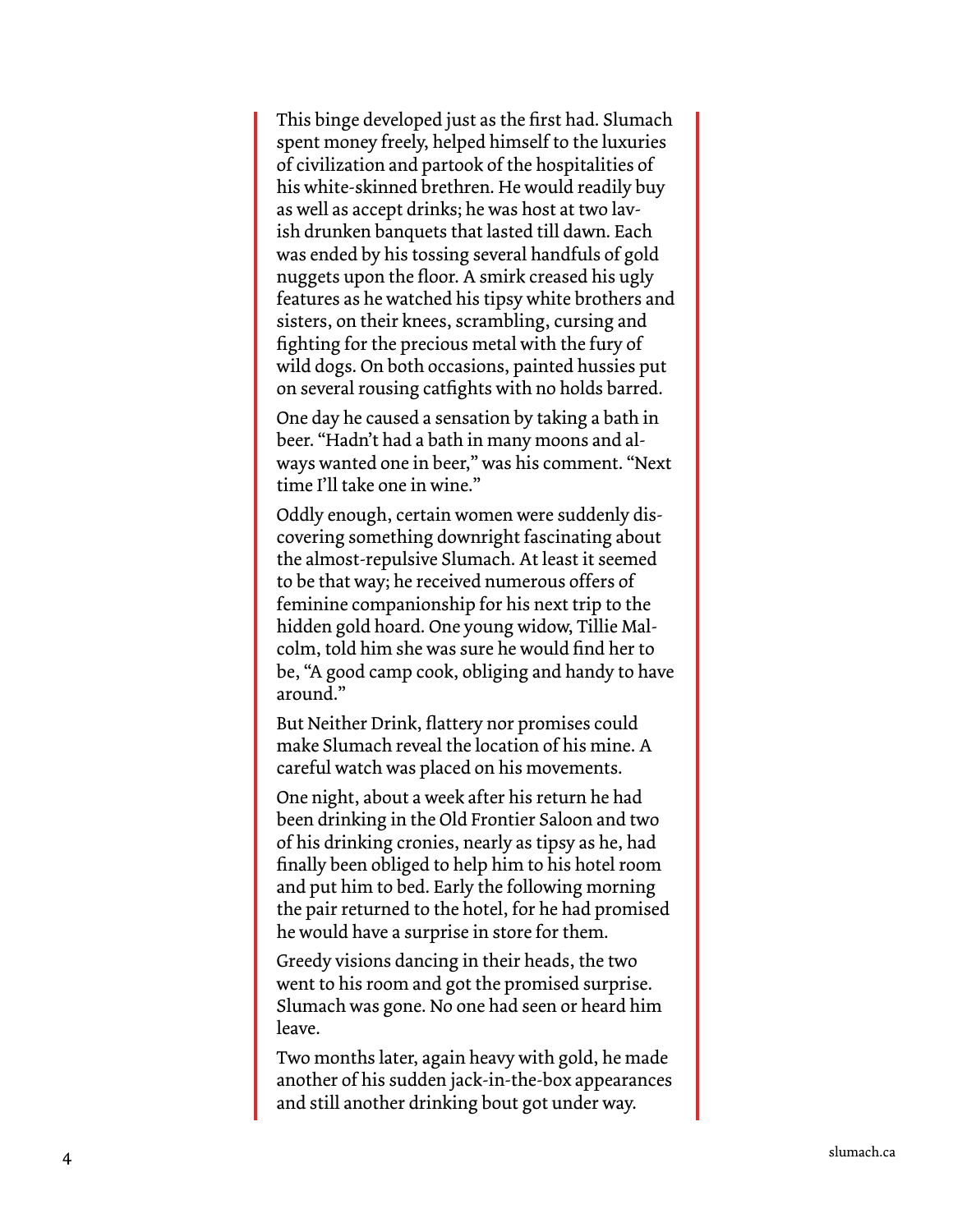For the following 16 months, John Slumach con tinued to amaze and bewilder the populace of New Westminster with his wealth and his sud den appearing, then vanishing, acts. Of course his presence, even if he was uncommunicative about his mine, always meant lavish spending on his part, as he "bought the best of everything for everybody," and local merchants looked forward to his next visit to town. Wantons. moochers and barflies cheered wildly at the approach of the redskinned playboy. But in the spring of 1891 a shocking discovery caused many to regard Siumach in a new light.

It was while Siumach was paying one of his visits to town that a fishing boat, trawling in the nearby Fraser River, brought up the body of a pretty young Indian girl in its nets.

She was recognized almost immediately by several of the crew—possibly for very good reasons—as Susan Jesner, an ex-waitress in a New Westminster café, who had disappeared a few months earlier. It was known that Susan was not averse to making "a few extra dollars." The body's features were bat tered and several gold nuggets were found in the clothing. This was enough for the police to connect her with Slumach. Like the dead girl, she was a Salish Indian, and he always carried a pocketful of gold nuggets, similar to those found in the posses sion of Susan Jesner. The law swung into action.

Presently John Siumach found himself ensconced in the local bastille, where a barrage of questions was shot at him.

At first, with a sneer on his moose-like features, he denied he had ever seen, let alone known, the dead girl.

When this was soon sharply disproved, he changed his story. Well, er-yes-yes, he did know her, now that the fact was brought to his attention. Come to think of it, he had known her very well; in fact she had accompanied him on his last trip into the Pitt Lake Mountains, had been with him for about six weeks. Sure he remembered her: "She kept me warm at nights." She had come to him the night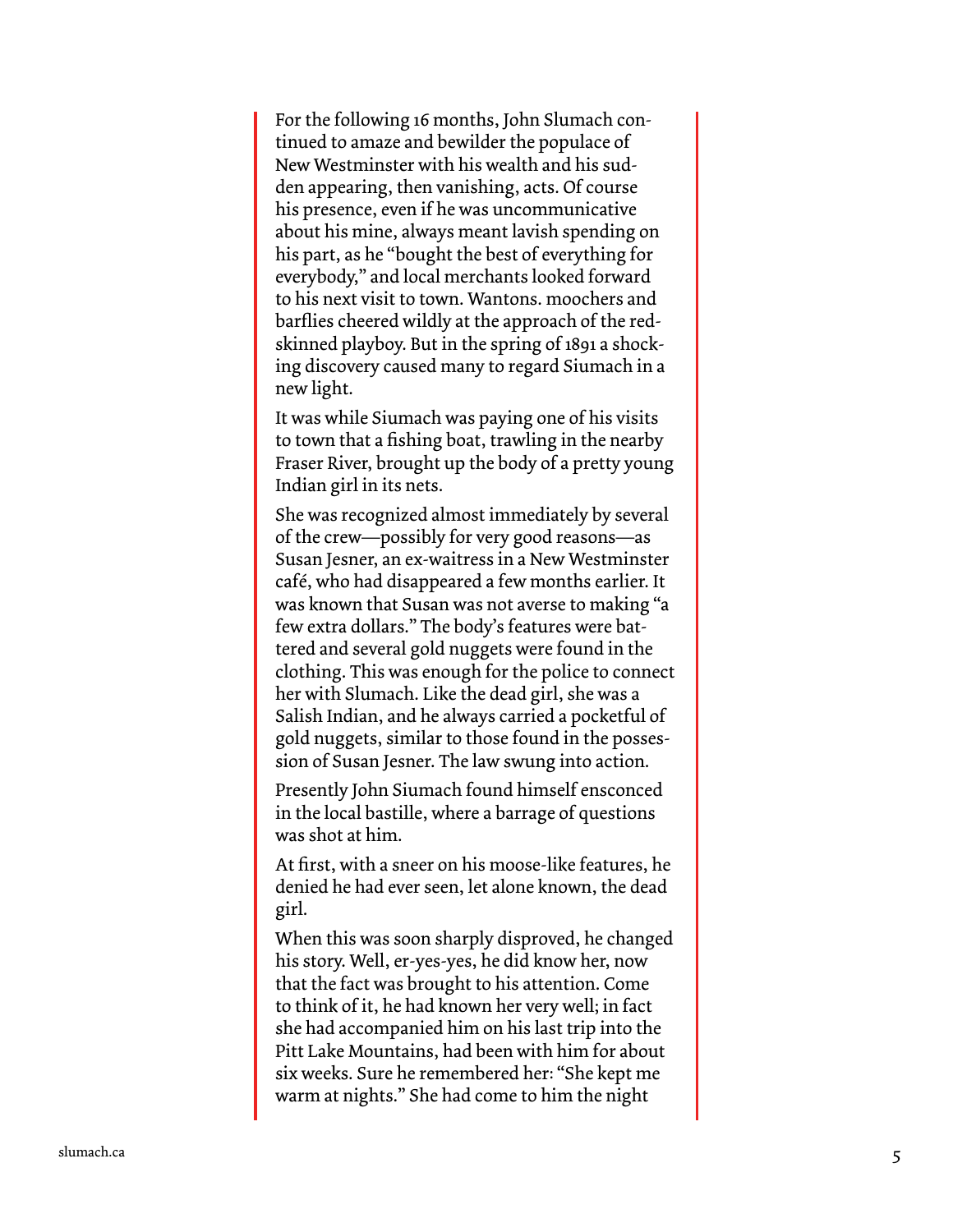before he left New Westminster.

"She said she wanted to get away from here for awhile," Slumach said. "I told her if she would cook, make herself useful and never tell the loca tion of my mine, I would take her with me and give her some nuggets for her time. She agreed, came with me, then as we were returning to New West minster she had the accident. Too bad."

"What accident?"

"We were in my canoe and we were just a few miles from here when she fell out of it," was the answer. "You know how swift-running the Fraser River is. She drowned before I could get to her and there was nothing I could do about it."

"Why didn't you report the matter on your arrival here?" the police asked.

"Report it? I didn't know it was necessary. Why it was just a little accident; I never thought that any one would be interested."

The police were not so sure that it was "just a little accident," and intimated as much; but they had only suspicion to go on and Slumach stuck to his story. He was finally released.

Two days later, Provincial Police Constable Eric Grainger arrived in New Westminster from Van couver. Constable Grainger, a master man-hunter, was detailed to learn all that he could about Slu mach. Tall, husky, a one-time athlete of note, Grainger dressed himself for and convincingly acted the role of a prospector with a bankroll, who might be interested in any proposition, legal or otherwise. Getting acquainted with Slumach was easy, but Grainger soon learned, as so many oth ers had, that the Indian clammed up when asked anything personal.

Then one morning Slumach was gone.

The usual five or six weeks passed and Slumach returned. Once more he was loaded with gold and again there was a hot time in the old town that night.

During his absence, Police Sergeant Harold Nichol, in charge of the Missing Persons Bureau,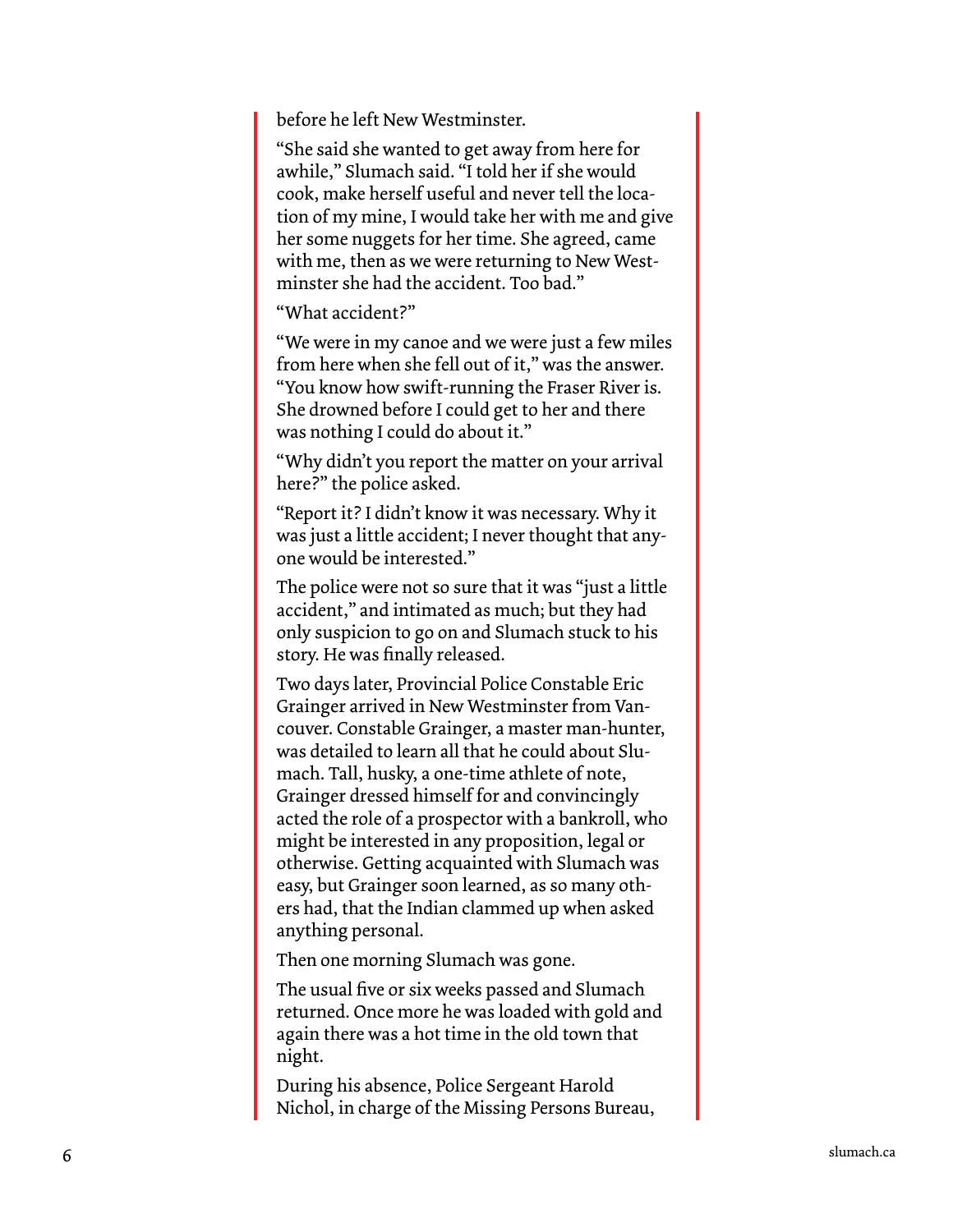had come upon some facts of most unusual inter est. In checking through his files, Nichol learned that during the past 16 months, eight women who had formerly lived in and around New Westmin ster were missing. On the list of three white and five Indians were the names of Mary Warne, Tillie Malcolm, Mary Murdock and Susan Jesner. Each of the women had vanished, one by one, at exactly the same time Slumach left New Westminster for his mine.

Then exotic and shapely Molly Tynan, half-caste, drifted into town from Vancouver. Molly Tynan represented sex with a capital "S," knew it, and was happy about the whole business. She was around 28, the daughter of a woman from the land of Con fucius and a man from the river Shannon.

It was soon apparent to the watching Grainger that Molly was out to attract Slumach right from the start. Securing a job as waitress in the Sasquatch Cafe, the Indian's favorite eatery, she made it a point to see that he would have no cause to com plain about the service. Her best smiles were for him alone, and she only rolled her eyes at his paw ing hands. Bending low, she set food-laden plates before him, and what he saw quickened his pulse and took his mind off his dinner.

It was exactly what the half-caste wanted.

Constable Grainger, who several times had been the Indian's eating companion at the restaurant, be came worried. He did not want Molly Tynan to end her days in the Fraser River, another of Slumach's victims, and knew immediate steps were necessary to avert more tragedy. The girl had to be warned that she was playing with dynamite. Late one night Grainger knocked on the door of her room. She opened it, showing no surprise at his presence.

He came directly to the point. "Miss Tynan, I am not a prospector as you might have been led to believe. I am Constable Grainger of the Provincial Police."

She nodded. "I know, or at least I suspected as much."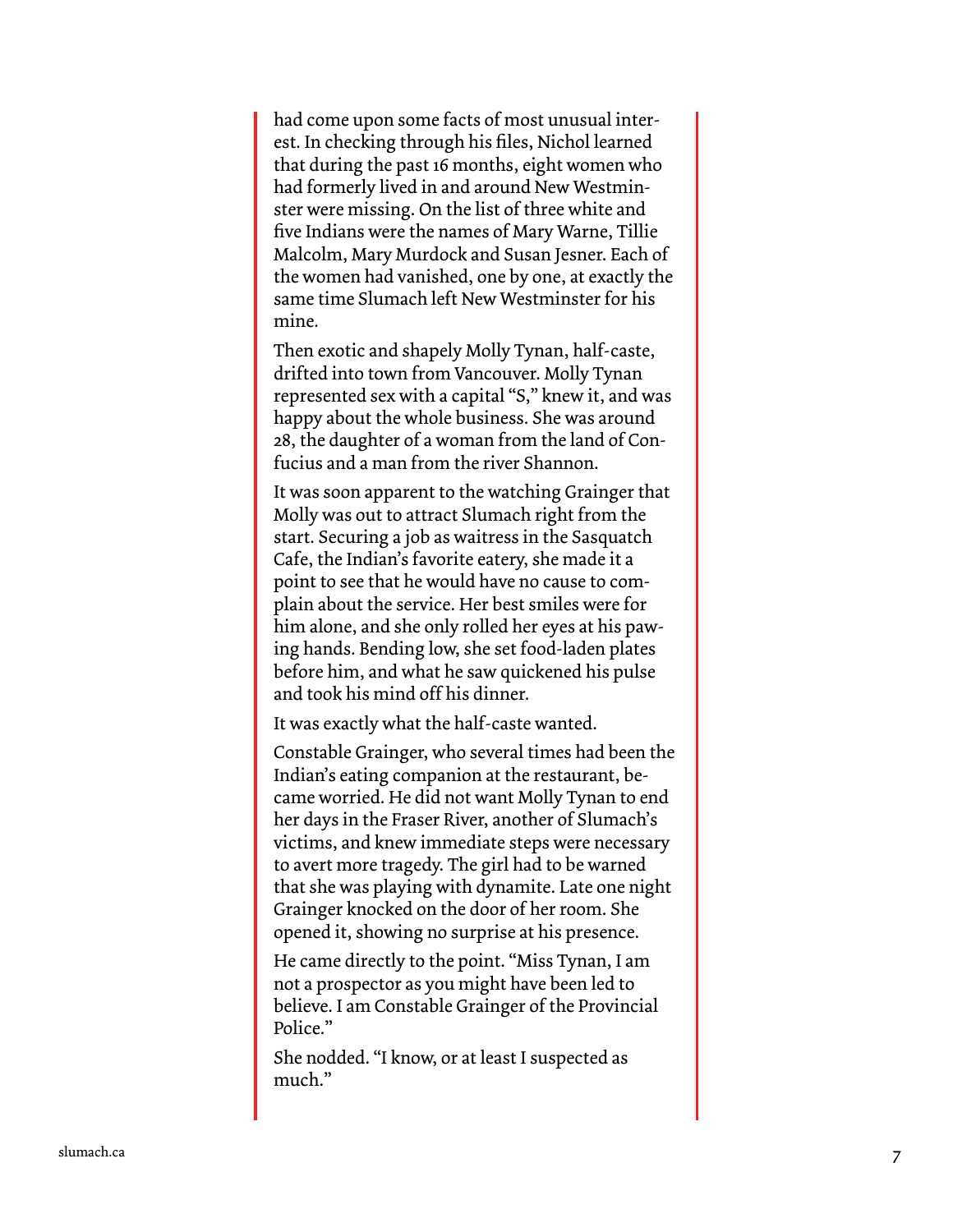"Indeed. And did you suspect that John Slumach might be a murderer?"

"I am almost certain that he is."

As he stared in surprise, she added: "In Vancouver I heard several stories about Slumach; that is why I am here." Her eyes went to a chair. "If you will sit down, Constable Grainger, there is a story I would like to tell you. A very brief story of my life."

Molly Tynan, referring to herself as "an adventur ess," told enough to convince Grainger that she had been around and knew the score. Speaking Chinese fluently and with Vancouver having thou sands of Chinese residents, she had provided for herself by being an interpreter. Then she had heard of Slumach, of his seemingly inexhaustible gold supply and his fondness for broad-minded women.

"So I came here and made it a point to meet him," she told Grainger.

"What good would a fortune be if you were dead?"

"I've heard rumors of women who have gone into the mountain with Slumach and never returned. But it's my only chance for big money and besides; I know how to take care of myself. See!"

Her right hand made a swift movement, shot into a pocket of her dress and appeared with a small revolver.

All of Grainger's attempts to discourage her from accompanying Slumach were useless. To the avari cious Tynan it was her big chance for riches—"All the raw gold I can carry"—and she was confident that she could take care of herself.

The following afternoon when Grainger dropped into the cafe, she whispered that she had sur prising news for him and arranged to meet him. Around 10 that night, she arrived at Police Head quarters where Grainger and superintendent Michael Dayton awaited.

"He wants me to leave with him before dawn," she exclaimed, "and I have learned how he always man ages to leave town without being seen. He manpacks his provisions, leaves here around 2 a.m. A mile away, on the north shore of the Fraser River,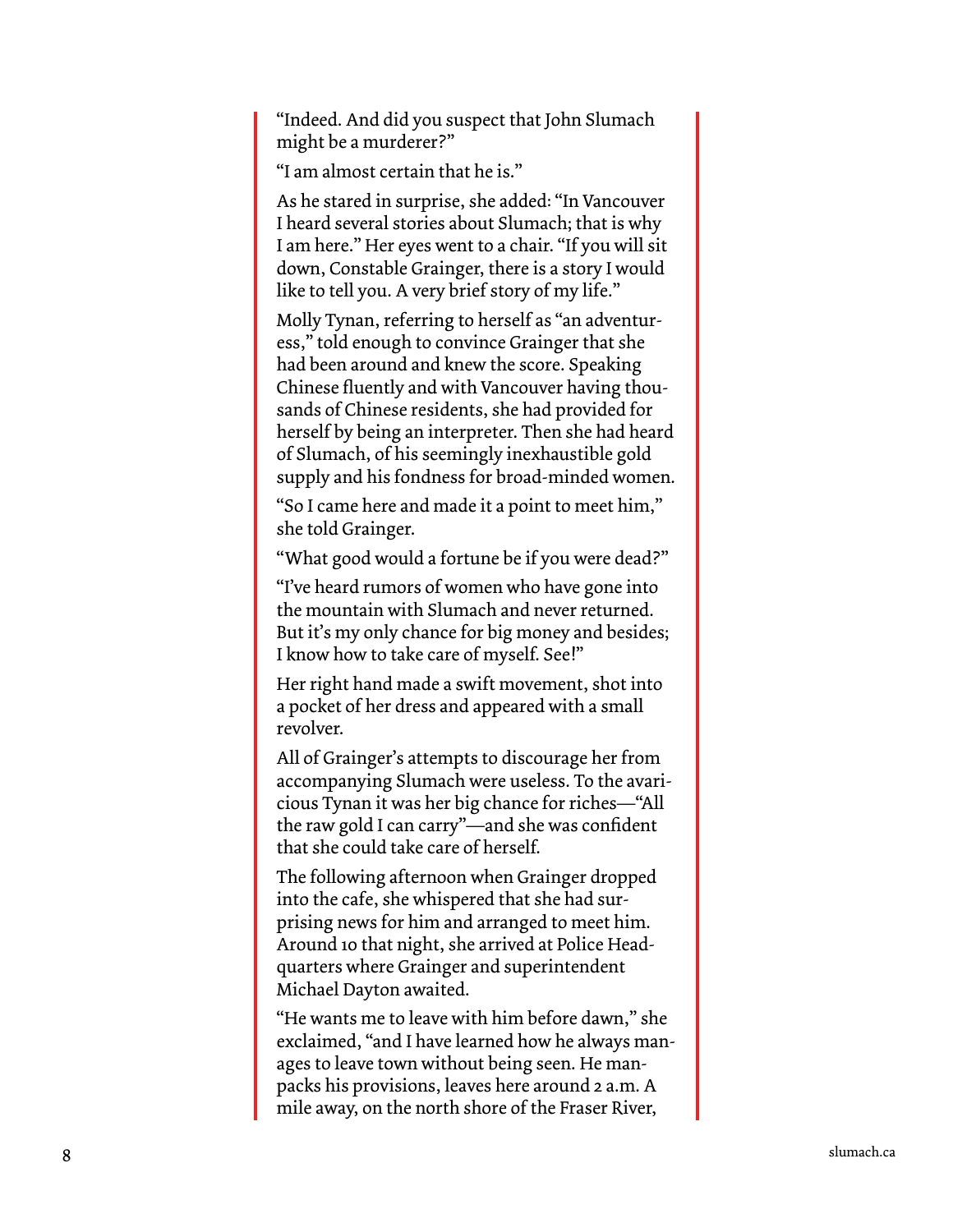he has a canoe hidden in a weed-concealed bay. He takes off in the heavy mists before dawn and is miles away by sunrise."

He told me that we must first travel by canoe for two days. Then he said we would head into the mountains for five more, and finally have to climb some mountain to a 4,000-foot level. He added that when we got to his mine, I would see so much gold that I could not believe my eyes."

"When does he plan to leave?"

"In five hours."

"Miss Tynan," spoke up Superintendent Dayton, "I absolutely forbid you to accompany Slumach."

His words seemed to amuse her. "That's about all you can do," was her answer, "I am not your prisoner nor am I breaking any law. As for your concern about me, I have been on my own since I was fourteen and I was always able to take care of myself."

Since they couldn't dissuade her, the man-hunters gave her expert advice. Molly Tynan was an atten tive listener. It was nearly midnight before she returned to her room.

The following morning, word drifted around that John Siumach had once more left town; Molly Tynan had also disappeared. To officers Grainger and Dayton, it was the beginning of a long wait.

The usual five or six weeks passed, and then one day John Siumach returned to New Westminster alone. There was no sign of Molly.

But he was not destined to be alone for any great length of time. He soon had company—uninvited and lots of it. Minutes after learning of his return, Grainger sought out Slumach and found him in a bar. A strong hand dropped on the Salish Indian's shoulder and he was soon behind bars once more, answering the sharp questions of burly officers of the law. Slumach denied having any knowledge as to the whereabouts of Molly Tynan.

"How could I know where she is?" he asked. "Yes, at first she agreed to go with me to the mountains but when we arrived at my canoe to start the trip,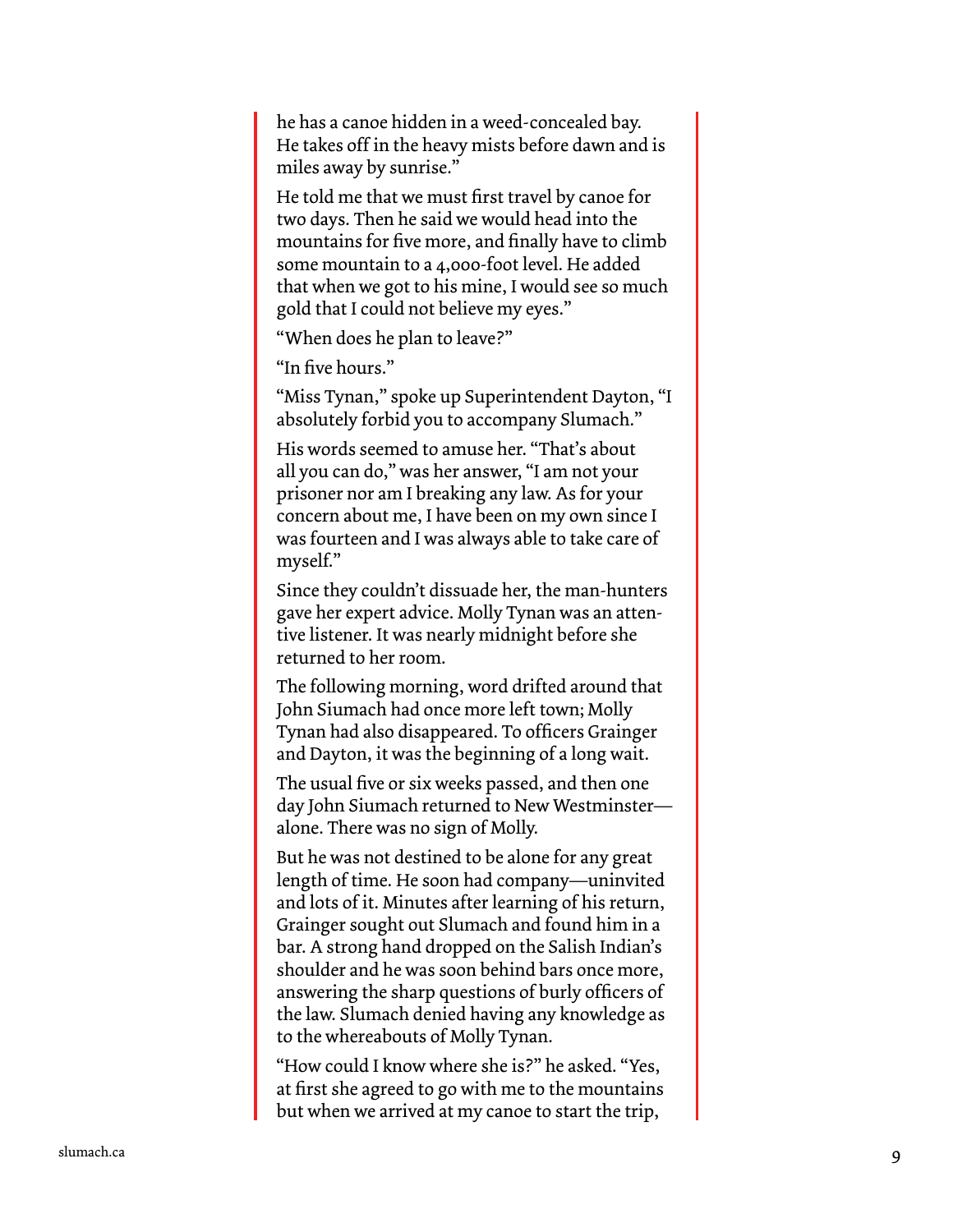for some reason she changed her mind. She sud denly said she was not going to go, turned and walked off. I paddled away alone and have not seen her since."

"Then you say she did not go?"

"She did not go with me. She said something about going to Vancouver." Both Grainger and Dayton knew he was lying, and were determined to prove it. And surprisingly enough, they had little trouble in doing so. With the services of three fishing boats, the search got underway the following morning. A short while later the dripping body of the shapely half-caste was lifted out of the Fraser River in a fishing net-a hunting knife embedded to the hilt in her heart. A look of terror was on her dead features.

Sure shot that she was. Molly Tynan had been unable to cope with her killer. When news of the discovery reached New Westminster, angry men began to gather. The sound of rising voices reached the cell of the imprisoned man. That ominous warning, along with the incessant questions of his captors, was too much for Slumach. He broke down and confessed. Yes, he had murdered Molly Tynan, the day before he arrived in town. She knew the whereabouts of his mine and he had to get rid of her. They were paddling down the Fraser River when he suddenly turned in the canoe and tried to strangle her. "She sprang to her feet, her hand went to the pocket where she kept her revolver," Slumach said. "I rose with her and drove my knife into her chest. But she fell backwards, the knife slipped out of my hand and she dropped over the side of the canoe. She almost tipped it over."

On a gloomy November morn in 1891, John Slu mach was hanged in the jail at New Westminster. To the end he would not reveal the location of his mine, though it is on record that while on his way to the gallows, he cursed the gold that had helped to bring around his death, and swore that whoever found the mine would likewise know a violent death. A moment later he plunged through the trap.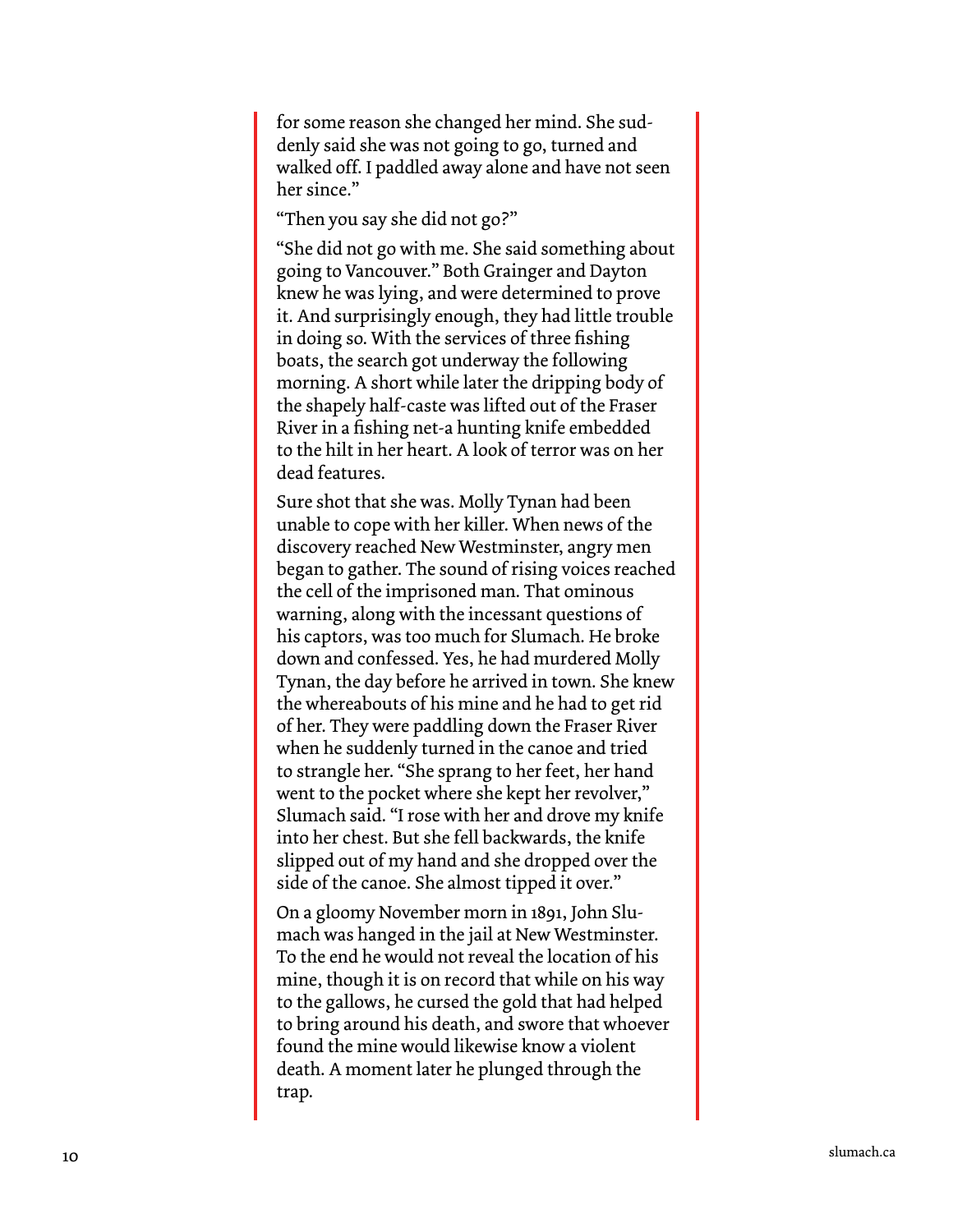

There were no mourners.

Shortly after Slumach's earthly spirit took its flight, the first of many attempts to find the fabu lous mine got under way.

John Jackson of San Francisco is one man believed by some to have actually discovered the Lost Creek Mine. Less than a year after Slumach's death, Jackson arrived in New Westminster, asked numer ous questions for the next two weeks and finally, accompanied by two native guides, set out for the Pitt Lakes Mountain Range. Five months later he returned to New Westminster, 40 pounds lighter and a physical wreck. He told stories that should have discouraged any of his listeners who might have secret ambitions of finding Lost Creek Mine. They were tales of incredible hardships: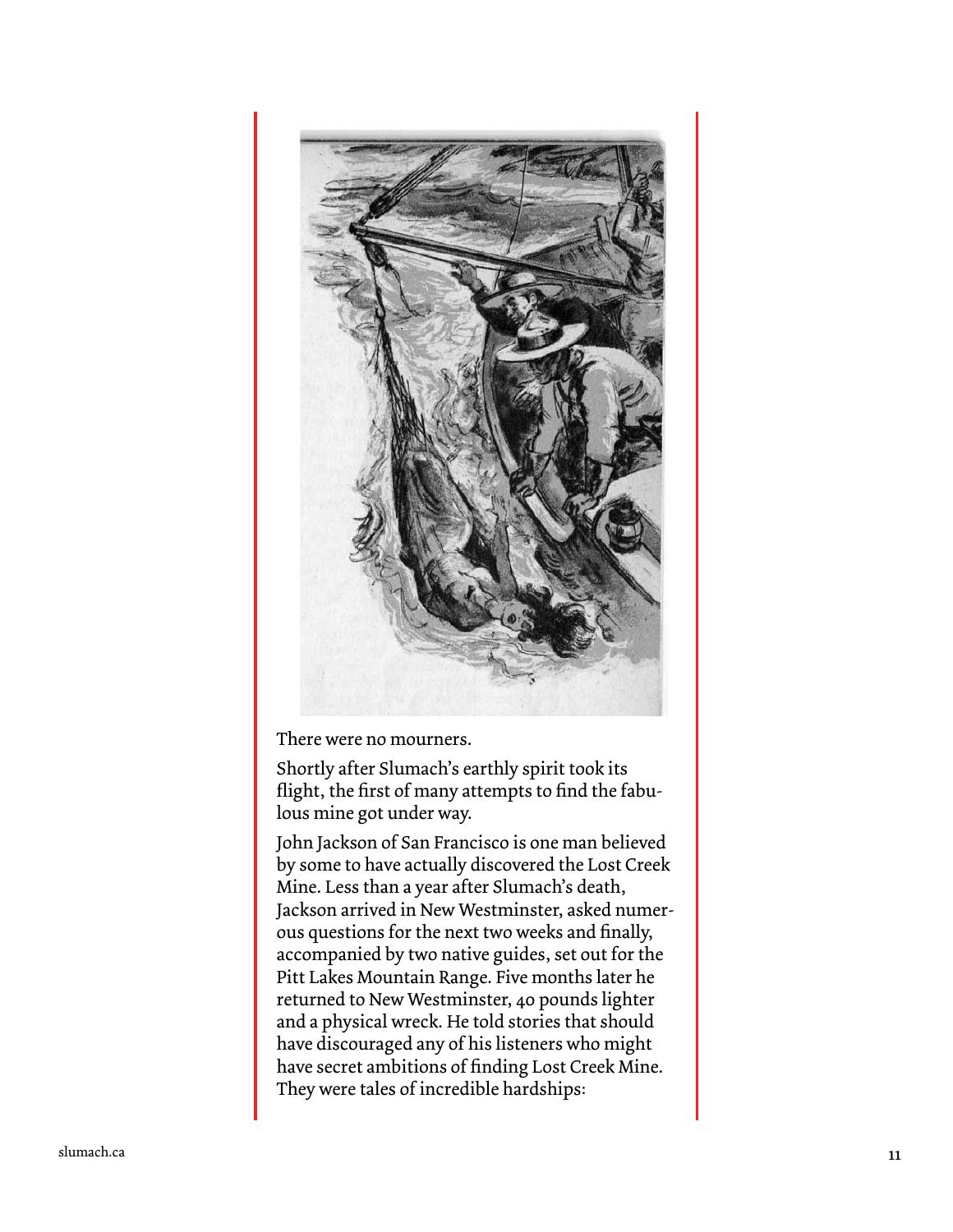"Flies enough to eat a man alive! At other times forcing myself through snow waist-high! Natural hot springs caused the heavy fogs that seem end less, and you're frightened and alone in a world of mist."

Some noticed that John Jackson's knapsack was unusually heavy. Yet he made no mention of its contents or any discovery; a few days later he left town. Several years passed. Then a close friend of his since boyhood, one James R. Shotwell of Seat tle, received a letter and a map from the then dying Jackson. Claiming to have discovered Slumach's lost mine, Jackson wrote that the map would guide Shotwell to the hidden bonanza. The letter went on to tell how the find had been made.

After reaching the Pitt Lake Mountains, Jackson had dismissed his guides and gone on alone. It was several months later when alone, desperately ill from tlle ravages of malnutrition and hopelessly lost, he stumbled upon a hidden valley and Slu mach's mine. The letter read, in part:

"With great difficulty I finally descended the steep cliff and reached the little creek running through that small and lonely valley. I knew I had struck it rich for gold was everywhere; you had only to bend down and pick it up. --- I gathered up gold by the handful, some pieces as large as walnuts. My God, Shotwell, in the early morning sunlight the entire valley was glowing like a golden dawnl ---- I sized up the length of the stream as well as my surroundings, and knew that beyond all doubt I had finally stumbled upon Slumach's Lost Creek Mine. ---- I traced the course of the creek to where it flows into a subterranean tunnel and is lost. ---- Sick and weak as I was, I finally packed up all the gold I could stagger under. ---- Slowly and painful ly I made my way out of that valley of incalculable riches, to begin my long trek back.

Finally, he reached the outside world. He wrote that in San Francisco the gold he carried brought him "around fifteen thousand dollars" (it was in 1892, remember) and concluded the letter with:

"Now the doctor has told me that I am liable to go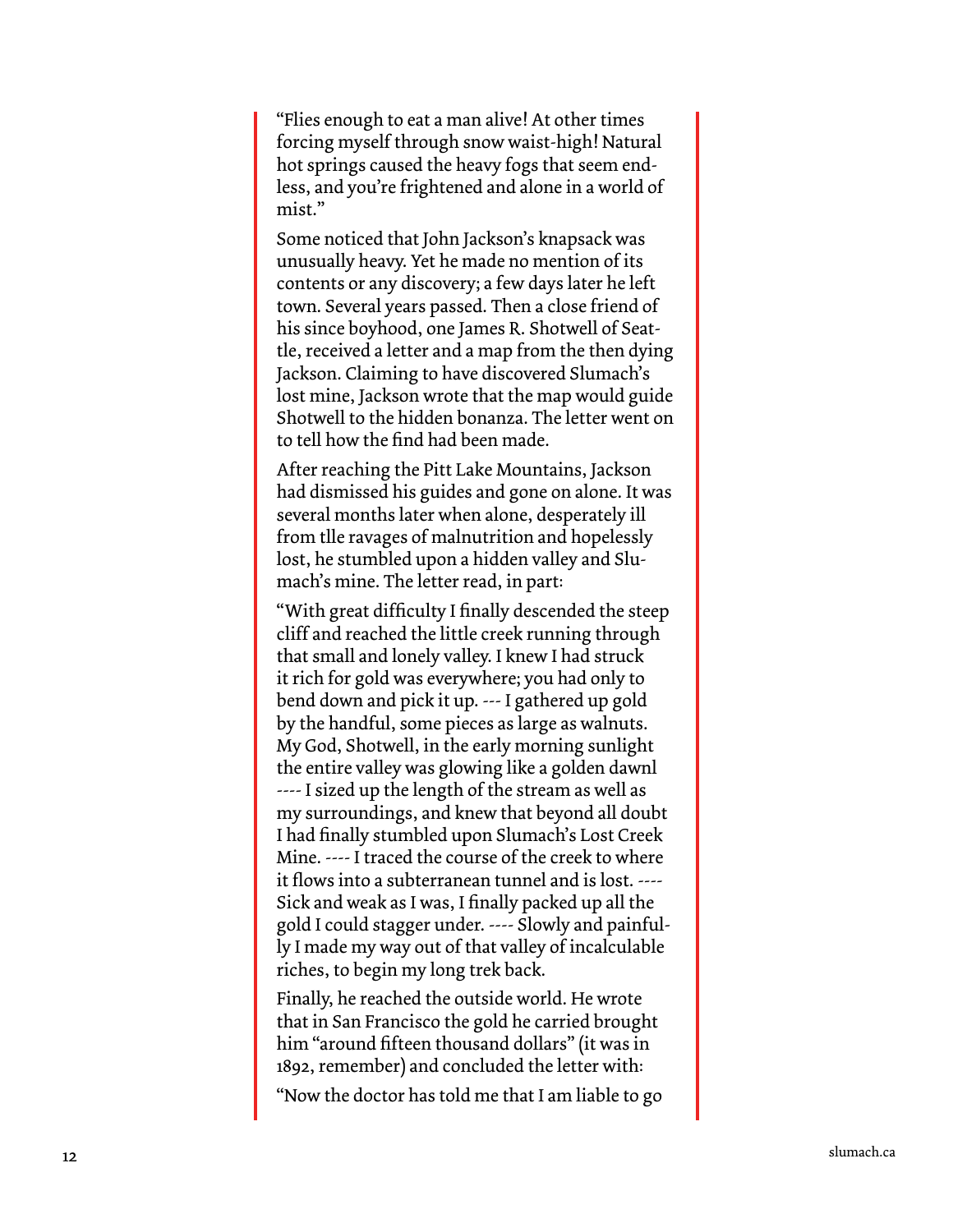at any minute but don't give up, Shotwell. You will be rewarded beyond your wildest dreams."

Shotwell, however, was no longer young, nor had he the necessary funds for such a search. He sold the map and letter for \$1,000 to a Seattle resident, A. Rossen, who not only failed to find the mine but nearly lost his life in a mountain stream while attempting to do so. The map and letter changed hands several times and finally came into the pos session of three Seattle men, who journeyed to Vancouver and engaged as a guide one Hugh Mur ray, who was familiar with the rugged area that is the Pitt Lake Mountains. It was recalled that Slu mach, in his final moments of life, had called down a curse on anyone who would attempt to find his gold, and said curse must have still been potent for the search was an utter failure.

Murray, in later life—he died only a few years ago—often expressed his opinion that there was such a mine and valley, "just waiting to be found." He told how he and the three others, when leaving the mountains, came upon an elderly squaw who had once met John Jackson years earlier. She said he was trying to get to the head waters of Pitt Lake, was "wandering along, weak, ragged, his knapsack heavy," and had camped beside her that night.

"The fire was low," she said, "and he was sleeping when I crept up and took a look inside his knap sack. It was filled with gold!"

As recently as the early summer of 1957, interest was again aroused in certain sections of British Columbia and old stories retold, when a hardy individual who evidently puts little stock in the grim prophecy of a man on the gallows, announced that he intended to tackle the Pitt Lake Mountains country and search for the Lost Creek Mine. One grizzled old-timer who made a similar attempt 30 years ago and has only amputated toes—the result of frozen feet—to show for his efforts, told a mem ber of the press:

"That will make about the hundredth fool: in cludin' myself, who has tried to find that blasted mine, and the bones of most of 'em are still Iyin'